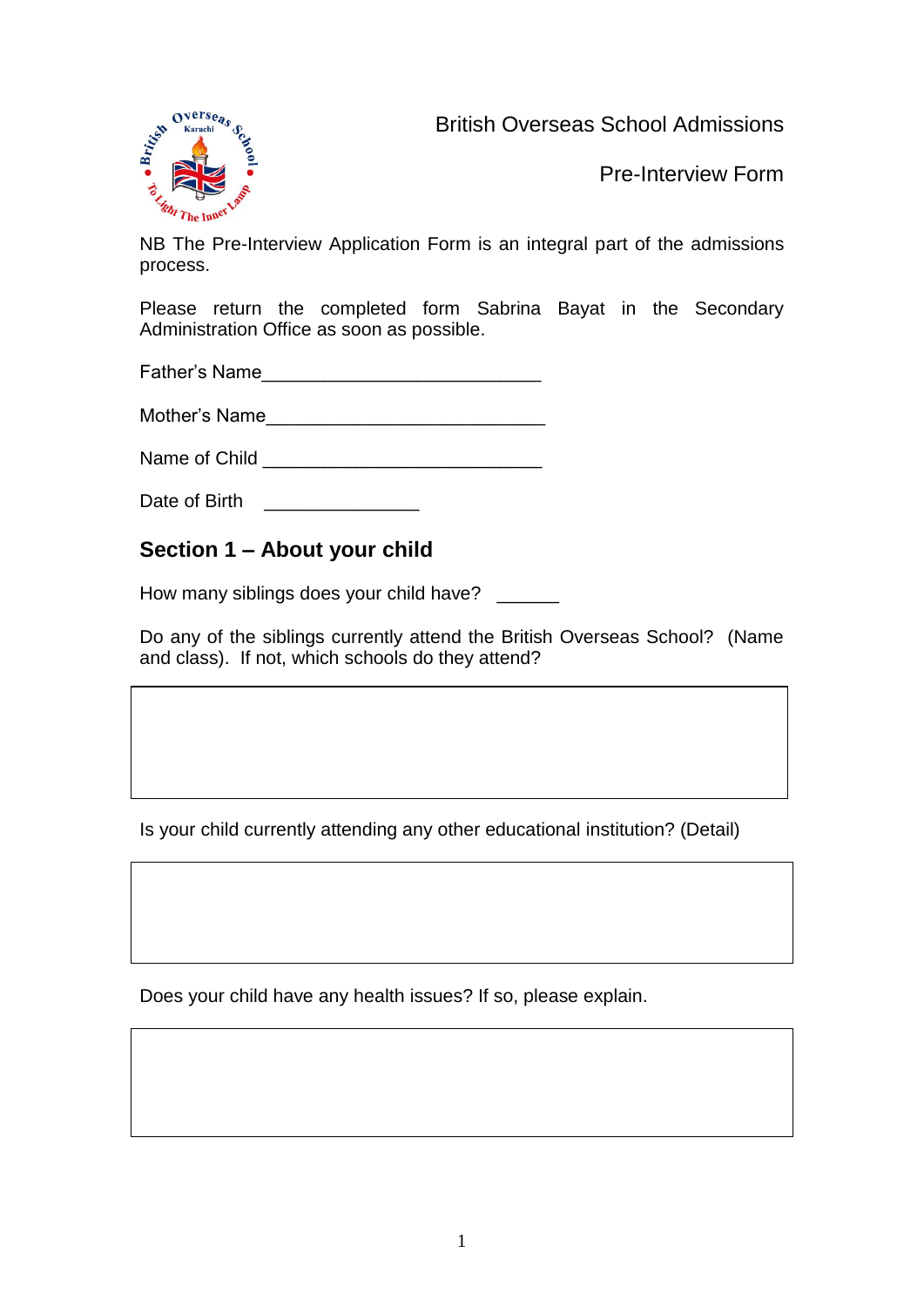## **Section 2 – About You**

Describe your professional/occupational backgrounds.

| <b>Father:</b> |  |
|----------------|--|
|                |  |
| <b>Mother:</b> |  |
|                |  |
|                |  |

Describe your own educational backgrounds.

| <b>Father:</b>                                                                                                                     |  |  |
|------------------------------------------------------------------------------------------------------------------------------------|--|--|
| School:<br><u> 1989 - Johann Stoff, amerikansk politiker (* 1908)</u>                                                              |  |  |
|                                                                                                                                    |  |  |
| Dates Attended:                                                                                                                    |  |  |
|                                                                                                                                    |  |  |
| <b>Mother:</b>                                                                                                                     |  |  |
| School:                                                                                                                            |  |  |
|                                                                                                                                    |  |  |
| Dates Attended:<br>the contract of the contract of the contract of the contract of the contract of the contract of the contract of |  |  |
|                                                                                                                                    |  |  |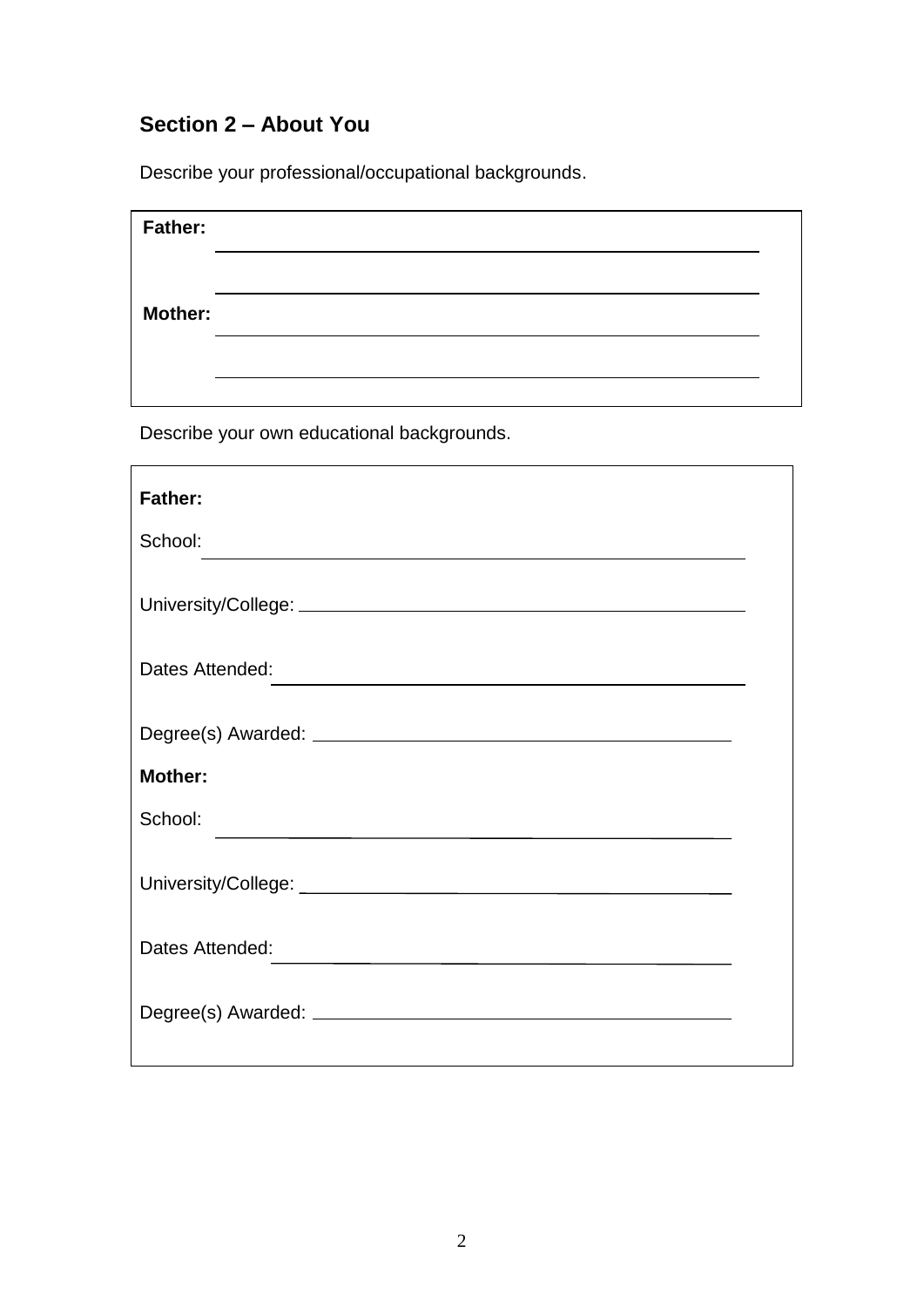## **Section 3 – Education and the British Overseas School**

How did you hear of the British Overseas School? If through family/friends already attending the School, please be specific (name and class)

In what ways do you believe the philosophy of the British Overseas School matches your own philosophy of education?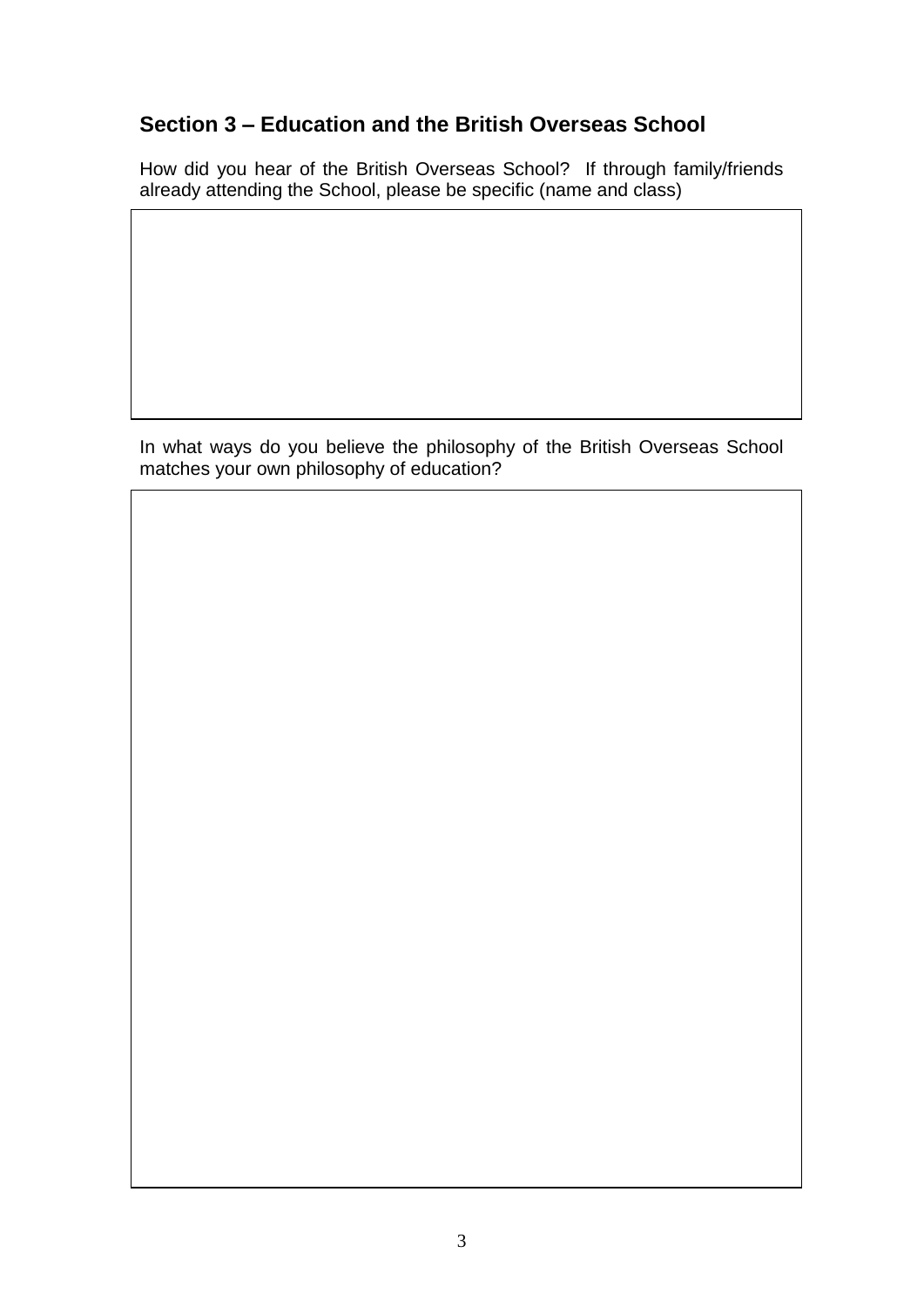What role do you believe you, as parents, have in your child's education?

If you felt some aspect the British Overseas School was falling below your expectations, what would you do?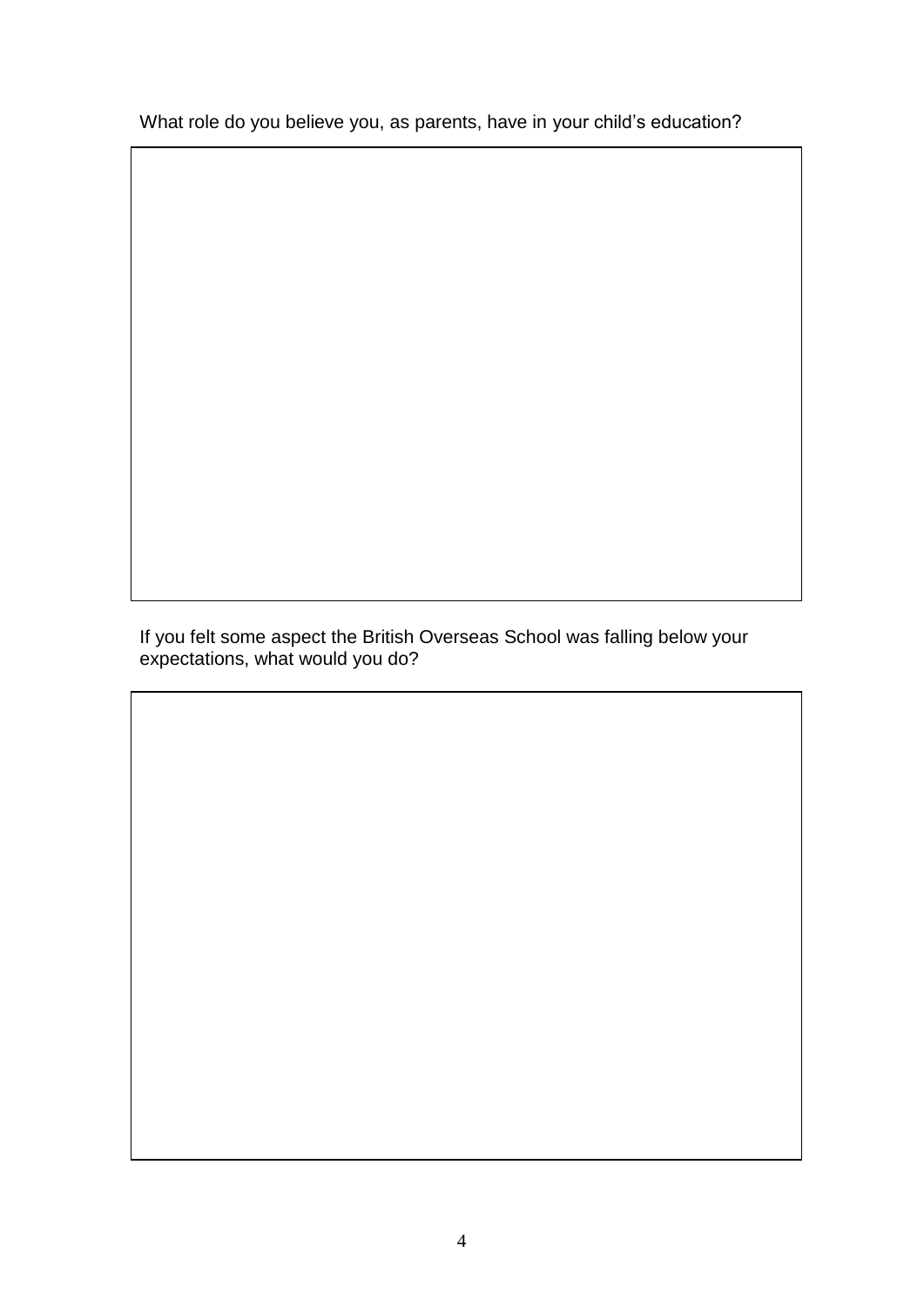## **Section 4 – The School Community**

How would you be willing to contribute to the school community? To which of the following Parental Involvement Programmes PIPs) would you be willing to commit? Please indicate your top three preferences.

 $\overline{\phantom{0}}$ 

| Internship Programme:<br>Students in Key Stages 4 and 5 are expected to undertake work experience. This serves to help<br>clarify career choices; it is necessary for higher education applications and, of course, the<br>experience of the workplace is valuable in itself. We need parents who are willing to work with the<br>Secondary School staff to facilitate this, either in their own workplace or through relationships they<br>might have with various organizations.                 |
|----------------------------------------------------------------------------------------------------------------------------------------------------------------------------------------------------------------------------------------------------------------------------------------------------------------------------------------------------------------------------------------------------------------------------------------------------------------------------------------------------|
|                                                                                                                                                                                                                                                                                                                                                                                                                                                                                                    |
| <b>Enrichment Activities Programme:</b><br>BOS offers a wide range of enrichment activities, ranging from sports through to crafts. Most are<br>offered by our own teaching staff. However, in recent years a number of parents have come<br>forward to offer an enrichment activity that reflects their own area of interest. These have included<br>basketball, philosophy and singing. In addition, the School is interested in organizing more<br>curriculum-centred outings for the students. |
|                                                                                                                                                                                                                                                                                                                                                                                                                                                                                                    |
| <b>Community Service Programme:</b>                                                                                                                                                                                                                                                                                                                                                                                                                                                                |
| Fostering a sense of responsibility for the wider community is an important facet of education at the<br>BOS. Primary and Secondary students benefit from opportunities to undertake charitable work with<br>reputable organizations. We need parents who are prepared to work with Primary and Secondary<br>teachers to facilitate this.                                                                                                                                                          |
|                                                                                                                                                                                                                                                                                                                                                                                                                                                                                                    |
| Professional Service Programme:                                                                                                                                                                                                                                                                                                                                                                                                                                                                    |
| Like any organization, a school calls upon a range of professional services. They include:<br>accountants, builders, IT specialists and lawyers. We are aware that many of our parents work in<br>these areas and, if asked, would be willing to contribute their services and time to help the School<br>function more effectively.                                                                                                                                                               |
|                                                                                                                                                                                                                                                                                                                                                                                                                                                                                                    |
| <b>BOS Parent-Teacher Association:</b>                                                                                                                                                                                                                                                                                                                                                                                                                                                             |
| The PTA organizes a number of social events for the school community during the year. Many of<br>you will already have attended some of those events such as the PTA Mela and the Meet & Greet.<br>To maintain the high standards set for these events and to ensure that everyone, especially the<br>children, takes the most from them, the PTA needs volunteers.                                                                                                                                |